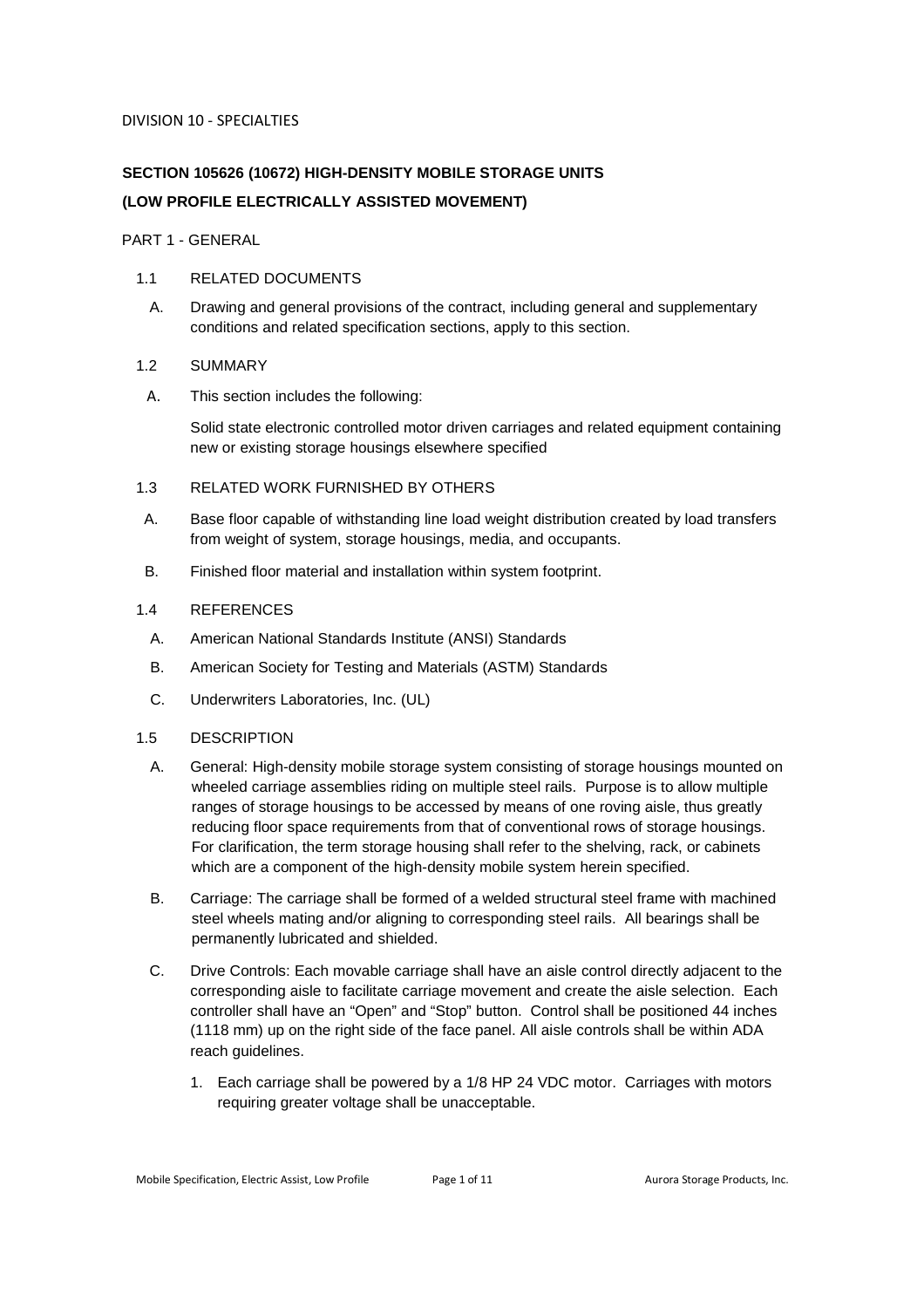- 2. Carriage drive mechanism shall be a direct drive, line shaft drive, or a synchro drive per manufacturer recommendations to best provide a smooth, non-binding, and nonslipping movement. Drive system shall be designed to provide a movement speed of 3 inches (76 mm) per second.
- 3. All bearings in drive system shall be permanently lubricated and shielded.
- D. Safety Items:
	- 1. An infrared photoelectric safety sweep shall be provided at a minimum of one per aisle.
		- a. (optional) An infrared photoelectric safety sweep shall be provided on both sides of all movable carriages.
		- b. (optional) An infrared photoelectric safety sweep shall be provided at waist level one per aisle or on both sides of all movable carriages.
	- 2. (optional) An infrared photoelectric aisle entry sensor shall be provided at the entrance to each aisle.

## E. Finishes:

- 1. Metal Components and Assemblies:
	- a. All components shall be finished with an electrostatically applied Gloss-Tek™ powder coat. Finish shall consist of a non-glare raised surface that provides scuff and scratch resistance. Finish shall be a non-VOC emitting hybrid powder coat which meets or exceeds ASTM test criteria for adhesion, flexibility, hardness, and humidity resistance. A minimum of 29 standard manufacturer's colors shall be offered at no additional charge and a minimum of 3 standard metallic colors shall be provided at an upcharge not to exceed 15%. Any special color match shall be made available per the standard manufacturer's published policy.
	- b. (optional) An antimicrobial powder coat finish which shall hinder the growth of gram positive and gram negative bacteria. This shall also include molds and yeasts. The antimicrobial properties shall be present and fully active for the life of the finish. All other Gloss-Tek™ powder coat characteristics shall apply.
	- c. (optional) An ESD powder coat finish which shall dissipate an electrostatic charge. The electrostatic dissipation properties shall be present and fully active for the life of the finish. Availability shall be limited to black or granite colors. All other Gloss-Tek™ powder coat characteristics shall apply.
- 2. Laminate Panels:
	- a. High Pressure Laminate Finish: To be selected from manufacturer's standard high pressure WilsonArt™ available colors and patterns.
	- b. (optional) High Pressure Laminate Finish: Provide another laminate manufacturer's color and pattern selection as selected by owner or architect.
	- c. Low Pressure Laminate Finish: To be selected from manufacturer's standard Thermal Fused low pressure laminate finishes.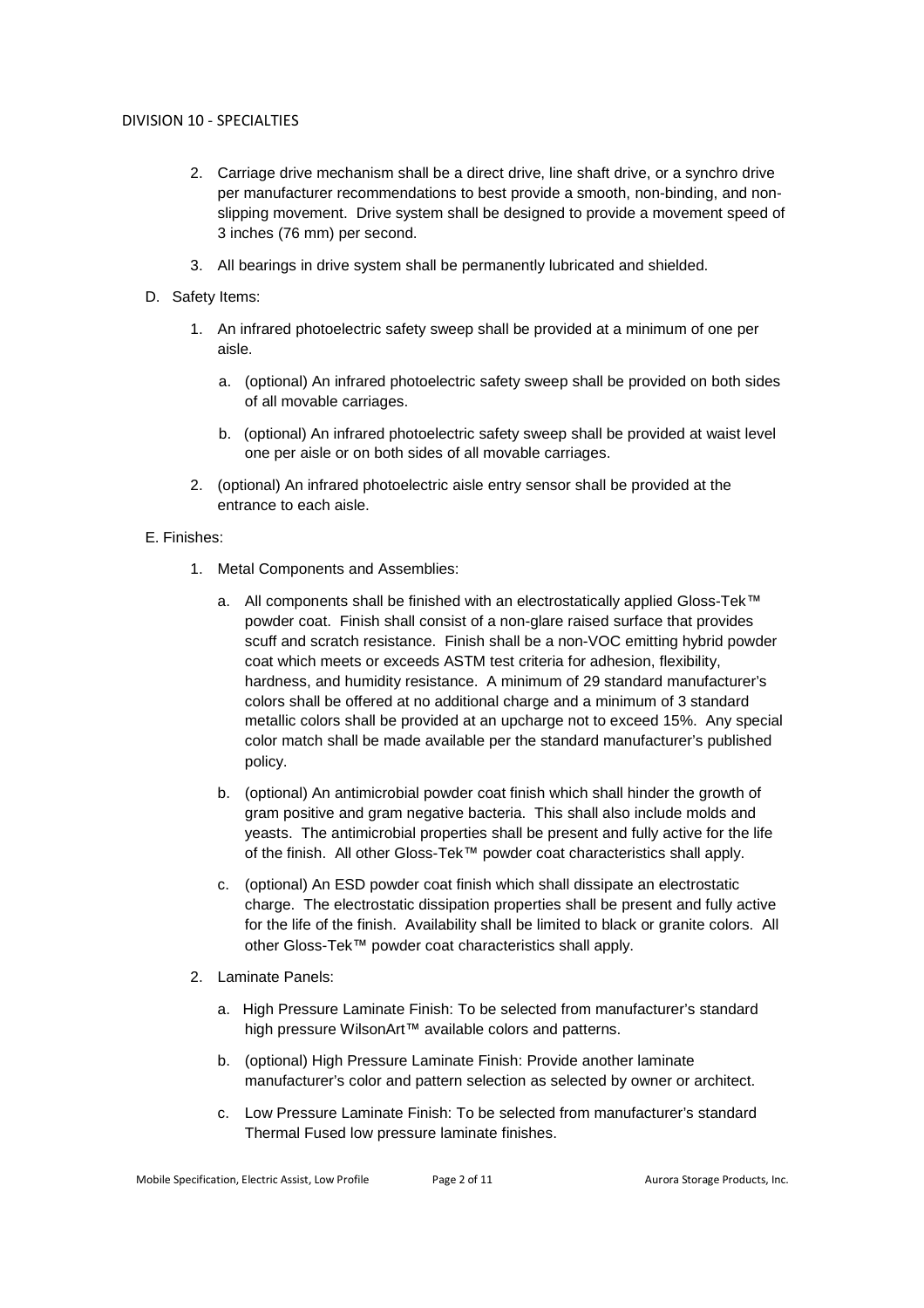F. Sizes: Per manufacturer's standard offering.

## 1.6 PERFORMANCE REQUIREMENTS

- A. Design Requirements:
	- 1. Consult drawing for plan view and elevation details.
	- 2. For ceiling height or sprinkler code requirements, rail with required grout for leveling, carriage structure, and storage housing heights must be considered for an overall system height.
	- 3. Carriages shall be designed to accommodate existing or new storage housings as specified in accompanying documentation.
- B. Seismic Performance: Provide high-density mobile (compact) storage units capable of withstanding the effects of earthquake motion as required by applicable building codes. Site specific third party evaluation shall be provided by licensed local structural engineer.

## 1.7 SUBMITTALS

- A. Product Data: Submit manufacturer's product literature and installation instructions.
- B. Drawings: Provide dimensional layout of complete system including elevations, adjacent room details including pertinent notations and descriptions. Provide dimensional drawings including elevations of all storage housings locating on or adjacent to the system specified.
- C. Initial Selection Samples: For initial selection of colors and textures, submit manufacturer's color chart(s) showing full range of colors and textures available.
- D. Samples: (optional) Provide minimum 3 inch (76 mm) square sample of each color and texture selected.
- E. Warranty: Submit a copy of manufacturer's warranty.
- F. Maintenance Data: Provide manufacturer's operation manual, maintenance and care instructions, and instructions for care and cleaning of the finish.
- G. Reference List: Provide list of recently installed similar type high-density mobile installations.
- H. A list shall be submitted of all specification deviations with a complete description and validation.

## 1.8 QUALITY ASSURANCE

- A. Manufacturer Qualifications: Engage an experienced manufacturer who has been continuously manufacturing this type of product without interruption for a minimum of 20 years and can supply a list of references upon request.
- B. Manufacturing Qualifications: Engage an experienced manufacturer whose internal processes meet or exceed ISO 9001 requirements.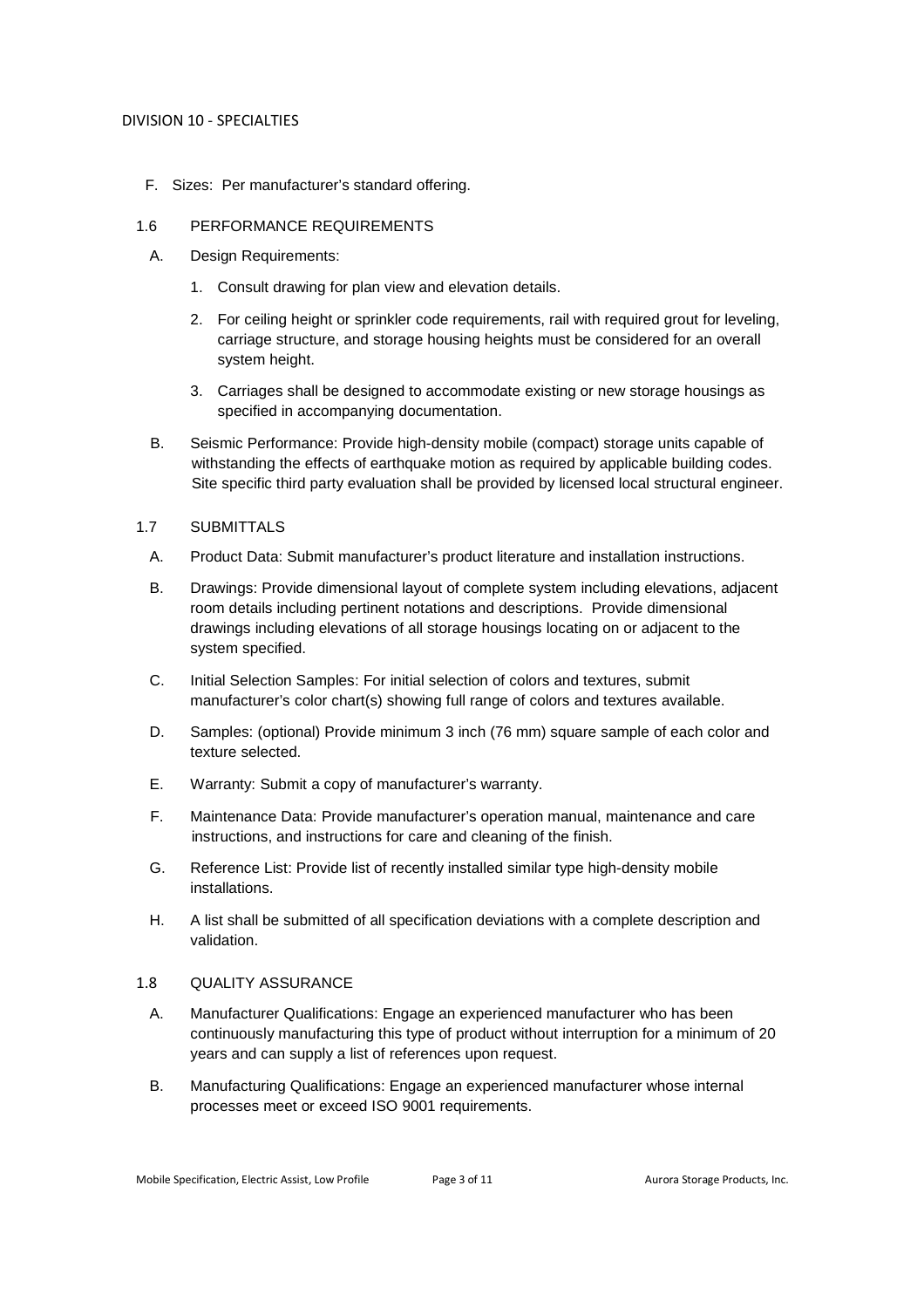- C. Installer Qualifications: Engage an experienced installer who is authorized by the manufacturer to install a high-density mobile system of this magnitude and has a minimum of 1 year experience doing so.
- 1.9 DELIVERY, STORAGE AND HANDLING
	- A. Follow manufacturer's instructions and recommendations for delivery, storage and handling requirements.

## 1.10 PROJECT CONDITIONS

- A. Field Measurements: Verify all dimensions of perimeter area and proposed system prior to manufacture. Any variations shall be addressed by the general contractor or designated project representative prior to manufacture. Coordinate fabrication and delivery to ensure there is no delay in progress of the work.
- B. Established Dimensions: Where field measurements cannot be made without delaying the work, establish dimensions and proceed with fabricating high-density mobile storage units. At this point it is the sole responsibility of the general contractor or designated project representative to coordinate verified field dimensions with the manufacturer in a timely fashion.

## 1.11 SEQUENCING AND SCHEDULING

- A. Sequence high-density mobile storage system with adjoining work to minimize possibility of damage and soiling during entire construction period.
- B. Schedule installation of specified high-density mobile system after finishing operations; including painting have been completed.
- C. Delivery, Storage, and Handling: Comply with all instructions and recommendations made by manufacturer or manufacturer's representative for delivery, storage, and handling requirements.
- D. Pre-installation Conference: Schedule and conduct conference on project site to review methods, procedures, and logistic details for coordination of installation of high-density mobile system.
	- 1. Recommend attendees:
		- a. Owner's representative
		- b. Prime contractor or representative
		- c. Architect, engineer, or person responsible for the layout design
		- d. Manufacturer's representative
		- e. Subcontractors or installers whose work may affect, or be affected by the installation of this system

# 1.12 WARRANTY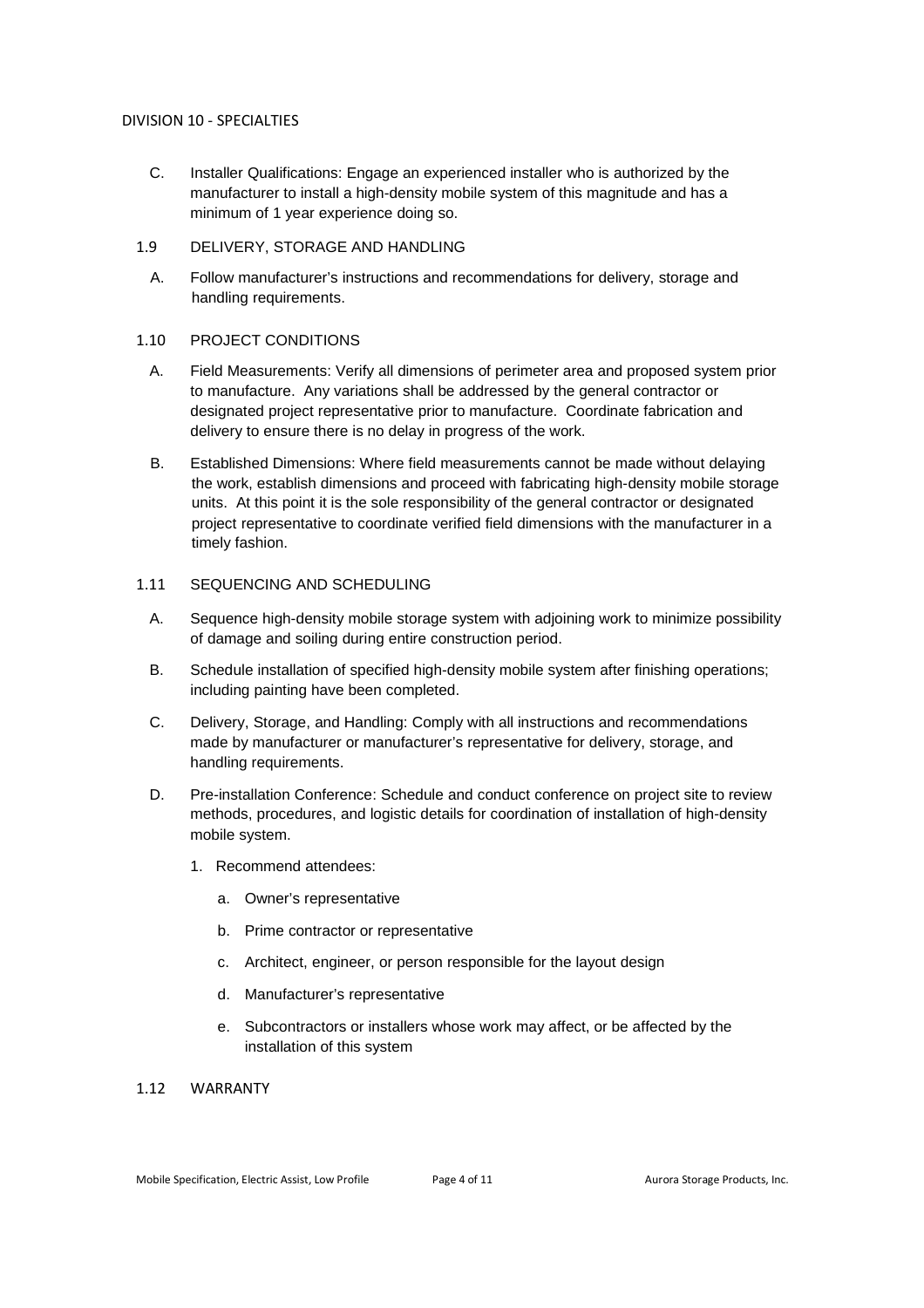- A. Provide a written warranty, executed by contractor, installer, and manufacturer, agreeing to repair or replace equipment which fails in materials or workmanship within the established warranty period. This warranty shall be in addition to, and not a limitation of, other rights the owner may have under general conditions provisions of the contract documents.
- B. In addition, shall warrant the high-density mobile storage system against defects in material and workmanship for a minimum of 10 years from date of final acceptance by owner.

## PART 2 – PRODUCTS

## 2.1 MANUFACTURERS

A. General: Specifications stated herein are based upon high-density compact mobile storage products manufactured by Aurora Storage Products, Inc. Upon successfully meeting specification requirements, other manufacturers may be included following written acceptance.

## 2.2 BASIC MATERIALS

- A. General: Provide materials and quality of workmanship, which meet or exceed established industry standards for products specified. Material selection and composition shall be manufacturer's option unless indicated otherwise. Fabricate units from ASTM Class 1, cold-rolled commercial grade sheet or coil steel with all bends and radiuses consistent and true.
- B. Laminate Panels:
	- 1. High Pressure Plastic Laminate: Shall conform to NEMA LD-3 .040 inch (1 mm) vertical grade.
	- 2. Low Pressure Laminate: Shall be constructed from 3/4 inch (19 mm) 45 lb./cu. ft. (720 kg/m3) particleboard core panel with integral thermal fused laminated surface on face and back.
- C. Grout: Shall be ready-mixed high strength; controlled expansive grout with superior dynamic load stability, which when mixed with water shall harden rapidly to produce a permanent foundation for the mobile storage system. Grout shall be non-corrosive, nonmetallic and non-shrink. The grout after curing shall have a minimum strength of 8000 pounds (3629 kg) per square inch.

# 2.3 MANUFACTURED COMPONENTS

- A. Rail:
	- 1. Rail shall be ASTM/AISI Type 1045 steel of manufacturer's selection designed and manufactured to carry a load of 1000 pounds per lineal foot (1488 kg/m) of carriage length.
	- 2. Rail shall be designed to be anchored to a structurally sound base floor capable of supporting fully loaded system and exhibiting a maximum deflection not to exceed L/480.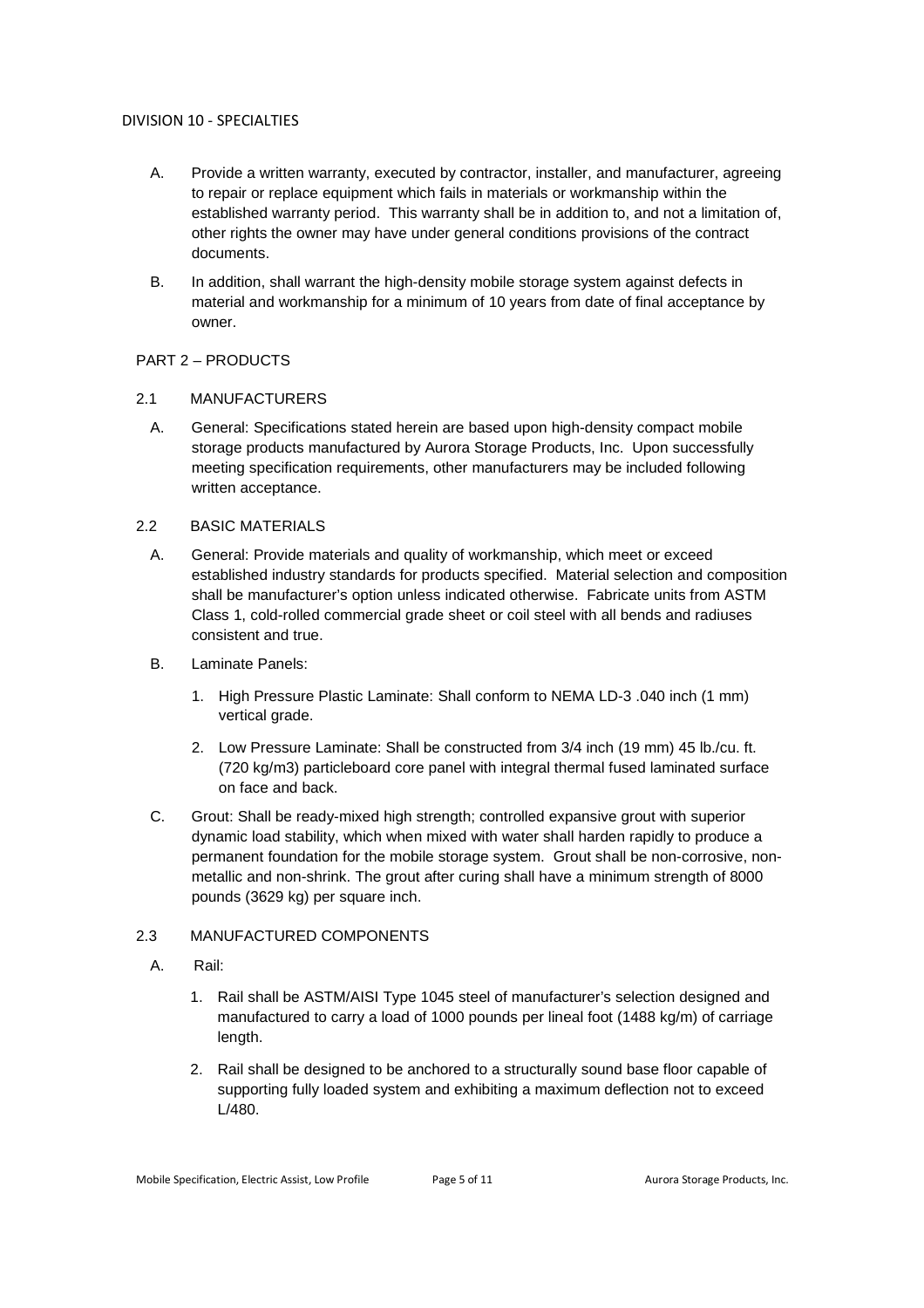- 3. Rail shall be positioned, leveled and grouted in accordance with the manufacturer's instructions, providing a minimum of 7/16 inch (11 mm) of grout under the rail from the high spot on the floor. Void under leveled rail shall be completely filled with a non-shrink grout.
- 4. Shimming of rail is not acceptable either as a means of support or for leveling. Rail shall be drilled and tapped to accommodate leveling screws adjacent to all anchor holes. Each rail shall have a minimum width of 2-3/8 inch (60 mm) and all rails must extend completely under all stationary ranges.
- 5. Rail shall be level not to exceed 1/16 inch (1.6 mm) maximum variation from true level within module and 1/16 inch (1.6 mm) maximum variation between adjacent rails perpendicular to rail direction. Each section of rail shall be a minimum of 12 inches (305 mm) and a maximum of 120 inches (3048 kg) with shorter length used only to terminate each individual rail assembly.
- 6. Each end of the rail shall be connected by means of twin stainless steel dowels pinned between the rail splice. The splice shall be designed for the most severe operating conditions. Connection joints shall demonstrate vertical and horizontal continuity and provide a transfer of load to and from the adjoining rail sections. Butt splice joints and tongue and groove rail splice joints which only prevent movement in one direction are unacceptable.
- B. Floor and Ramp:
	- 1. Floor shall be constructed of a minimum of 3/4 inch (19 mm) underlayment grade exterior glue 5-ply plywood. There shall be no open gaps between the floor and the rail. Fire retardant rated plywood shall be available as an option where required by code.
	- 2. Ramp shall be constructed of stainless steel or galvanized steel.
	- 3. Ramp shall not extend beyond the end of the carriage if at all avoidable. It shall be understood that with certain ramp and carriage size combinations this may be unavoidable. The vertical transition from the ramp edge to the floor shall be a maximum of 1/8 inch (3 mm) with ramp having a maximum slope of nine degrees.
	- 4. Ramp shall extend under all mobile and stationary carriages.
- C. Carriages:
	- 1. Carriages are to be welded steel construction. Riveted or bolted carriages shall be unacceptable. Galvanized components are unacceptable. Components of unlike finish or material are unacceptable.
	- 2. Overall height shall be no greater than 4-1/2 inches (114 mm) from top surface of rail to base for storage housing on top of carriage.
	- 3. Carriage shall be designed for a capacity of 750 pounds per linear foot (1116 kg/m).
	- 4. Carriage construction shall provide for shelving to be securely anchored with vibration-proof fasteners.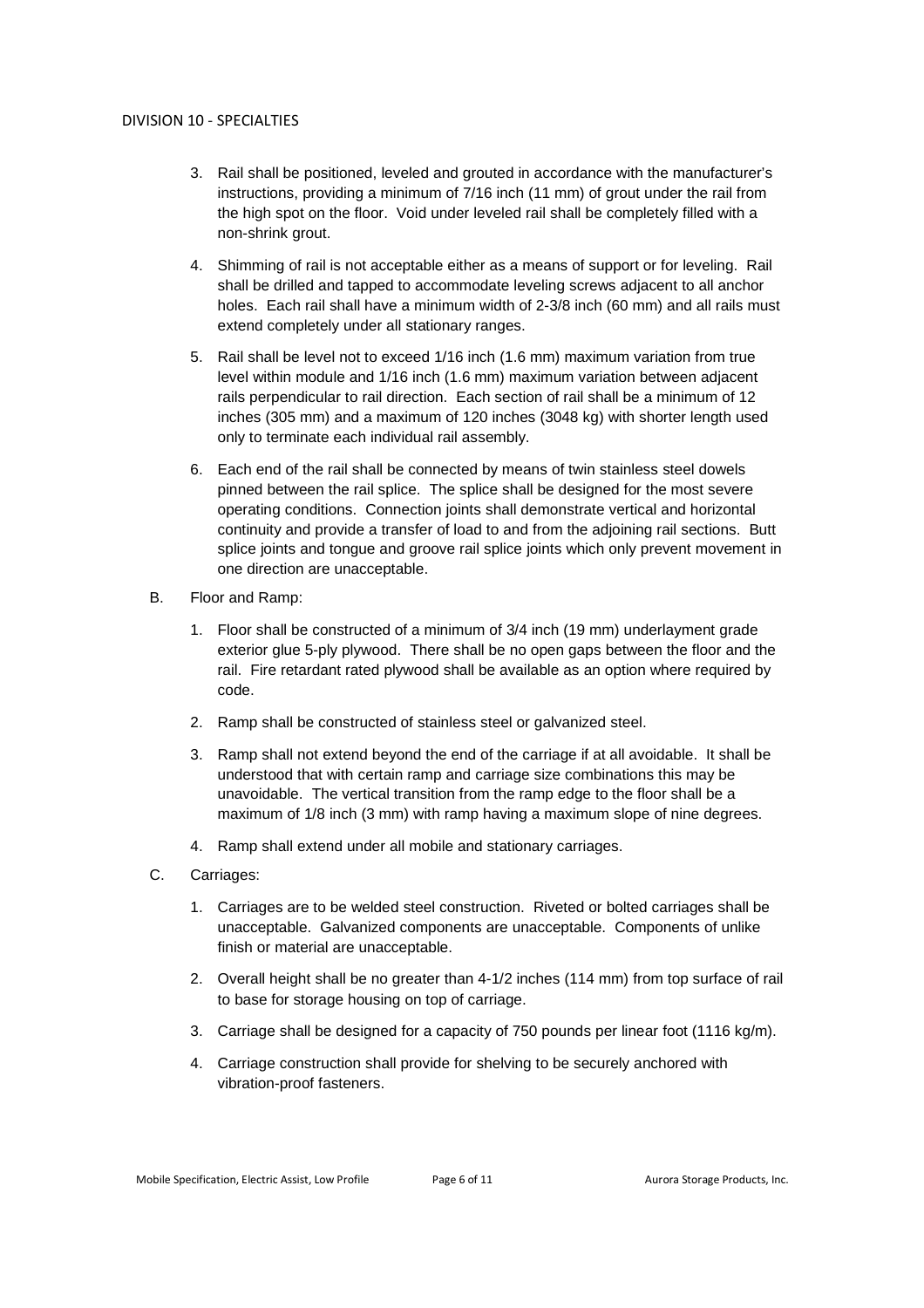- 5. Carriages designed to recess the shelving or storage housing, thus causing the carriage to protrude beyond the plane of the face of the shelving or storage housing shall be unacceptable.
- 6. Carriages shall be powder coat finished inside and out. Galvanized components are unacceptable.
- 7. Fixed carriages shall be of the same construction and height as the mobile carriages and securely anchored to the continuous rail located beneath the fixed carriages.
- 8. Splices shall be designed to maintain proper unit alignment with no visible fasteners on the outside of the carriage. Fasteners connecting any carriage splice joint shall be vibration-proof in design.
- 9. Carriages shall be straight and square. There shall be no movement in any splice or welded joint when loaded to recommendation and normal operation is applied.
- D. Wheels:
	- 1. All wheels whether load or driven shall be a minimum of 3-5/8 inches (92 mm) in diameter, constructed of cast ductile iron, and precision machined for smooth operation and to ensure compatibility to the corresponding rail.
	- 2. Bearings shall be permanently lubricated and shielded.
	- 3. Dynamic load rating on wheel bearings shall be a minimum of 5775 pounds (2620 kg) per wheel.
- E. Guidance:
	- 1. Guide Design:
		- a. A minimum of 2 guide rails shall be required to ensure precise carriage tracking alignment.
		- b. All guide rails shall have a convex top surface to provide friction-free selfcentering alignment with the carriage guide wheels.
		- c. All carriage guide wheels shall have a concave load surface which aligns with the guide rail to provide precise carriage tracking.
		- d. Roller guide and dual flange wheel methods of guidance which have play between the guide points and the rail sides shall be unacceptable.
	- 2. Drive Design:
		- a. Carriage drive shall consist of a continuous thru-wheel shaft assembly driving all rails.
		- b. Drive shaft shall be a minimum of 3/4 inch (19 mm) diameter solid steel and a non-load bearing member of the drive mechanism for ease of movement.
		- c. Couplers shall be securely keyed into place to prevent looseness in the drive mechanisms.
		- d. Systems that do not drive all rails shall be unacceptable.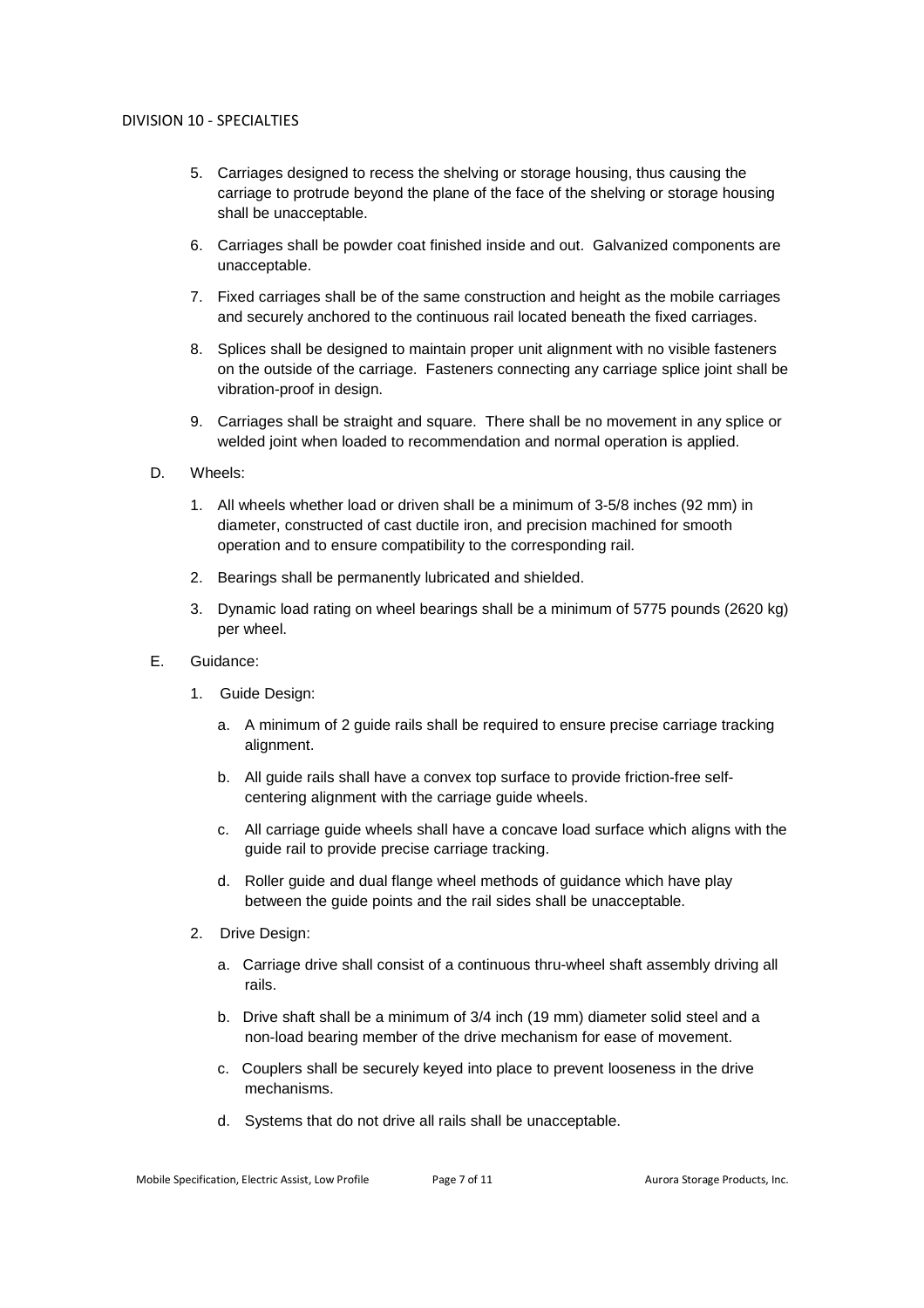- F. Operation:
	- 1. Carriage control shall start carriage motors sequentially to minimize power demands and to decrease point load concentration at the floor.
	- 2. Power Requirements: 120 VAC 15 amp 60 Hertz single phase.
	- 3. All control functions shall be intuitive and user friendly whether for public or private usage. Controls shall incorporate touchpad interface for reliability. Physical pushbuttons are unacceptable.
		- a. Carriage control shall contain indicator LEDs to provide a visual safety status.
		- b. Carriage control shall flash a green arrow indicating a new aisle selection.
		- c. Carriage control shall display solid red when a safety is activated adjacent to the open aisle.
		- d. Carriage control shall display solid amber when the Passive Aisle Block has been activated.
	- 4. Entire system shall incorporate "plug and play" microprocessor technology for reliability and ease of service.
	- 5. Entire system shall be UL and C-UL System Listed. Those which are component only listed shall be unacceptable.
	- 6. (optional) Dual control Carriage controls shall be available at each end of each possible aisle.
	- 7. All movable carriages shall have a "LOCK" capability, which electronically converts a moveable carriage into a stationary parked carriage. The "LOCK" capability can also be used to lock out aisle access.
	- 8. All moveable carriages shall have a "DISTANCE CALIBRATION" capability which electronically adjusts stopping distances.
	- 9. All moveable carriages shall have a "MANUAL DRIVE" capability which electronically temporarily over-rides all settings.
	- 10. All moveable carriages shall have a "PASSIVE AISLE BLOCK" capability which can be electronically enabled or disabled.
	- 11. Each movable carriage shall have a manual override capability to provide carriage movement in the unlikely event of motor failure.
	- 12. Operator controls and aisle access both into and around the system shall conform to all applicable codes including but not limited to the Americans with Disabilities Act.
- G. End/Face Panels:
	- 1. End panels or chain box covers shall be provided to cover the drive chain mechanism and enhance the aesthetics of the system.
	- 2. End panels must extend the full width of the carriage and extend from the bottom edge of the carriage to the top of the storage housing on the carriage.
	- 3. End panel selection shall be from the following options: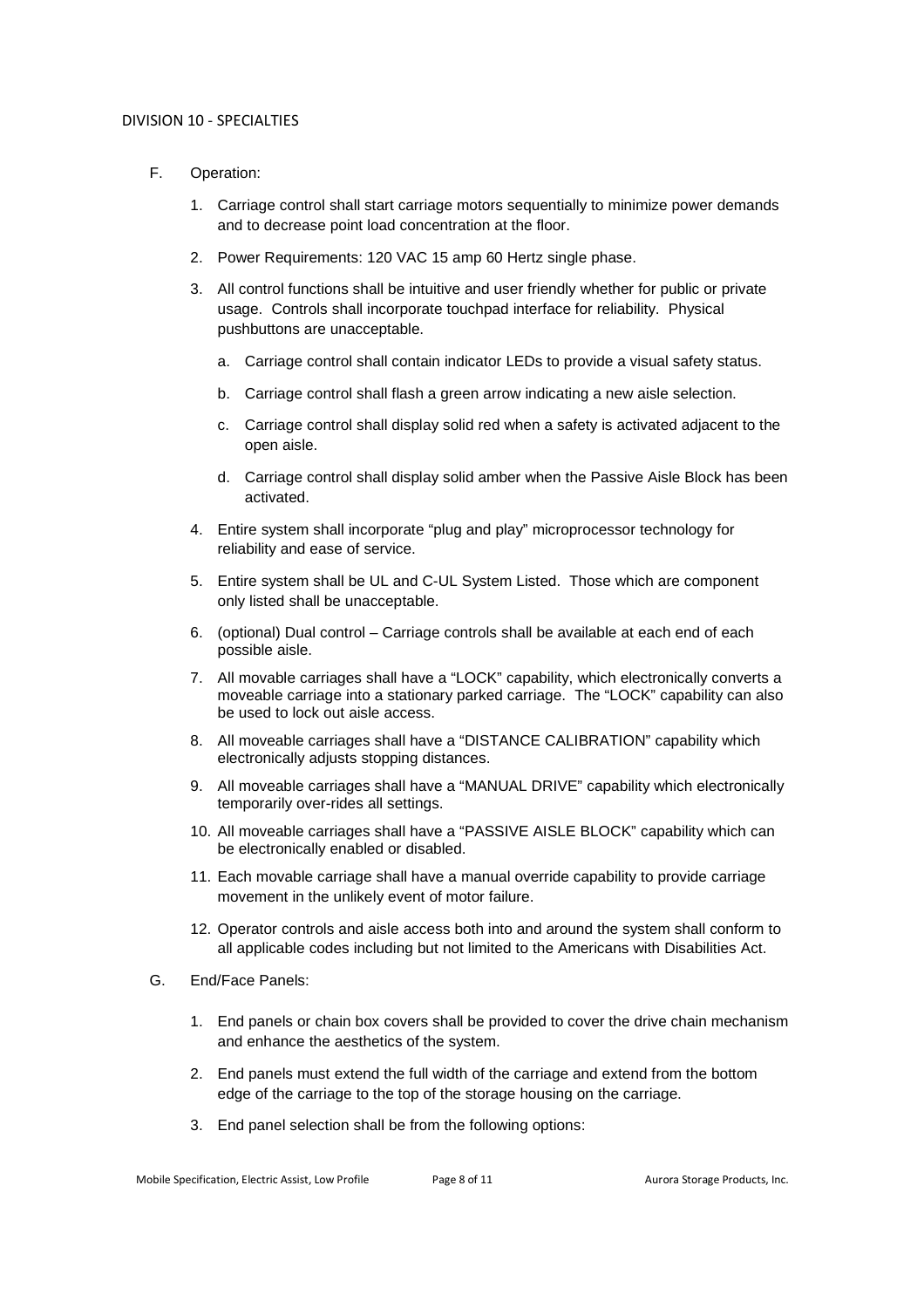- a. Steel: Panels less than 48 inches (1219 mm) in width shall be fabricated from 16 gauge powder coated steel. Panels 48 inches (1219 mm) wide and greater may be fabricated from a lesser gauge sheet steel if additional reinforcing hat channel are provided. Finish and color shall be selected from manufacturer's full offering.
- b. High Pressure: Shall consist of plastic laminate clad particle board with matching self-edged laminate clad side returns.
- c. High Pressure: Shall consist of plastic laminate clad particle board with black plastic integral side edge covers and spacer tubes.
- d. Thermal Fused Low Pressure: Shall consist of plastic laminate clad particle board with black plastic integral side edge covers and spacer tubes.
- e. Solid Wood: Shall be design, wood species and finish as determined by architect. Finished product shall meet applicable AWI standards for appearance and craftsmanship. Benchmark shall be products provided by Wood-Tek™.
- H. Accessories: (optional)
	- 1. Provide manufacturer's standard. Location and quantity as indicated on the drawings.
		- a. Touch Screen Programmable Control
		- b. Programmability for 99 PINs for security and/or lockout purposes
		- c. Fire Park
		- d. Night Park
		- e. Manual Aisle Reset
		- f. Uninterrupted Power Supply (UPS) Battery Backup
		- g. Aisle Lighting
- I. Environmental Requirements: All carriages, steel shelving, and steel end panels shall contain a minimum of 40% recycled steel content, comprised of a mixture of post and pre-consumer and industrial. Finishes on carriages, steel shelving, and steel end panels shall be a Gloss-Tek™ powder coat finish with low VOC (volatile organic compounds) and application must incorporate a powder recycle process.
- 2.4 FABRICATION
- A. General: Coordinate all parties to ensure timely execution of this project and to related work. Ensure that all necessary information relating to this portion of the project has been transmitted to the parties involved.

## PART 3 – EXECUTION

3.1 EXAMINATION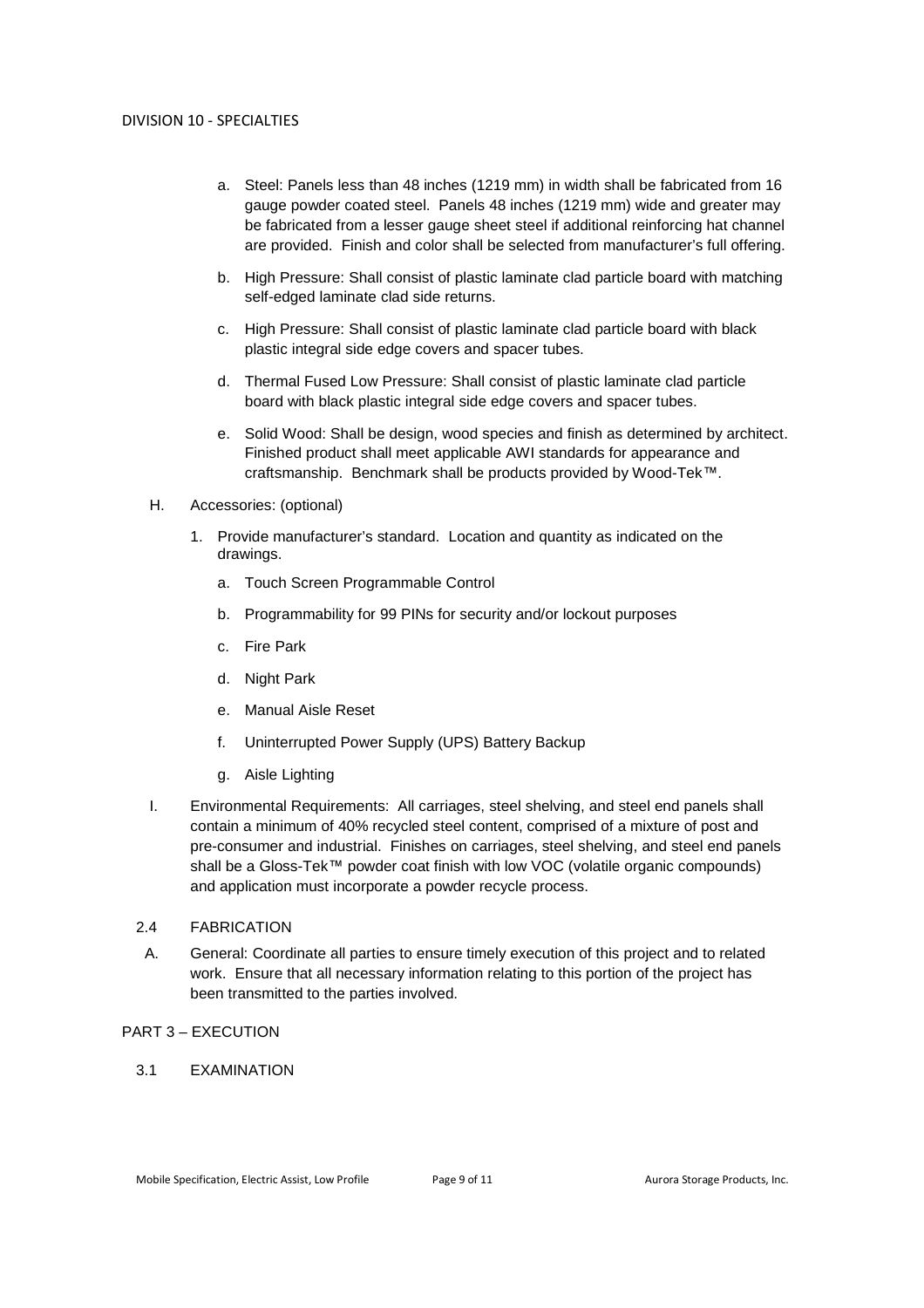- A. Verify that building floor structure is adequate to support high-density mobile system within limits of established deflection criteria based on mobile system type and manufacturer's published criteria.
- B. With installer present, examine floor area within area of mobile system to verify that it is in condition per manufacturer's requirements for rail installation.
- C. With installer present, examine mobile carriages for proper sizing, proper placements of support members for the shelving, and to ensure that mounting surface is square and level
- D. For all installations it shall be the installer's responsibility to know and to execute all phases of the installation in compliance with local building codes.

## 3.2 INSTALLATION

A. General: Follow all manufacturer's documented instructions and procedures for installation of rail, floor and ramp if applicable, fixed and movable carriages, shelving, panels and related accessories.

## 3.3 FIELD QUALITY CONTROL

- A. Verify all fixed and movable carriages are installed and operating square and level. Correct if necessary.
- B. Verify all end or face panels, shelving components and accessories are aligned properly. Correct if necessary.
- C. Replace components that are scratched, dented, or damaged in any manner with new items from the manufacturer. Surface scratches may be touched up but repair must be complete and undistinguishable.

## 3.4 ADJUSTING

A. Adjust all components and accessories to provide smooth operation and proper tracking alignment. Perform final visual check that all panels align when aisles are closed, and all gaps are consistent.

## 3.5 CLEANING

A. Upon completion of installation, clean all components and surfaces. Cover to protect from dust and environmental fallout as a result of other work continuing in the surrounding area. Remove all packaging material and debris that accumulated as a result of the installation immediately upon completion. Leave area of installation neat, in broom clean condition, and ready to present to appropriate persons.

#### 3.6 DEMONSTRATION AND TRAINING

- A. Schedule and conduct demonstration of the high-density mobile system. Review all safety features and proper carriage operation with owner's personnel. Review any additional features or points of interest as appropriate.
- B. Schedule and conduct maintenance training with owner's maintenance personnel. Training session should include a full operation demonstration and all preventative